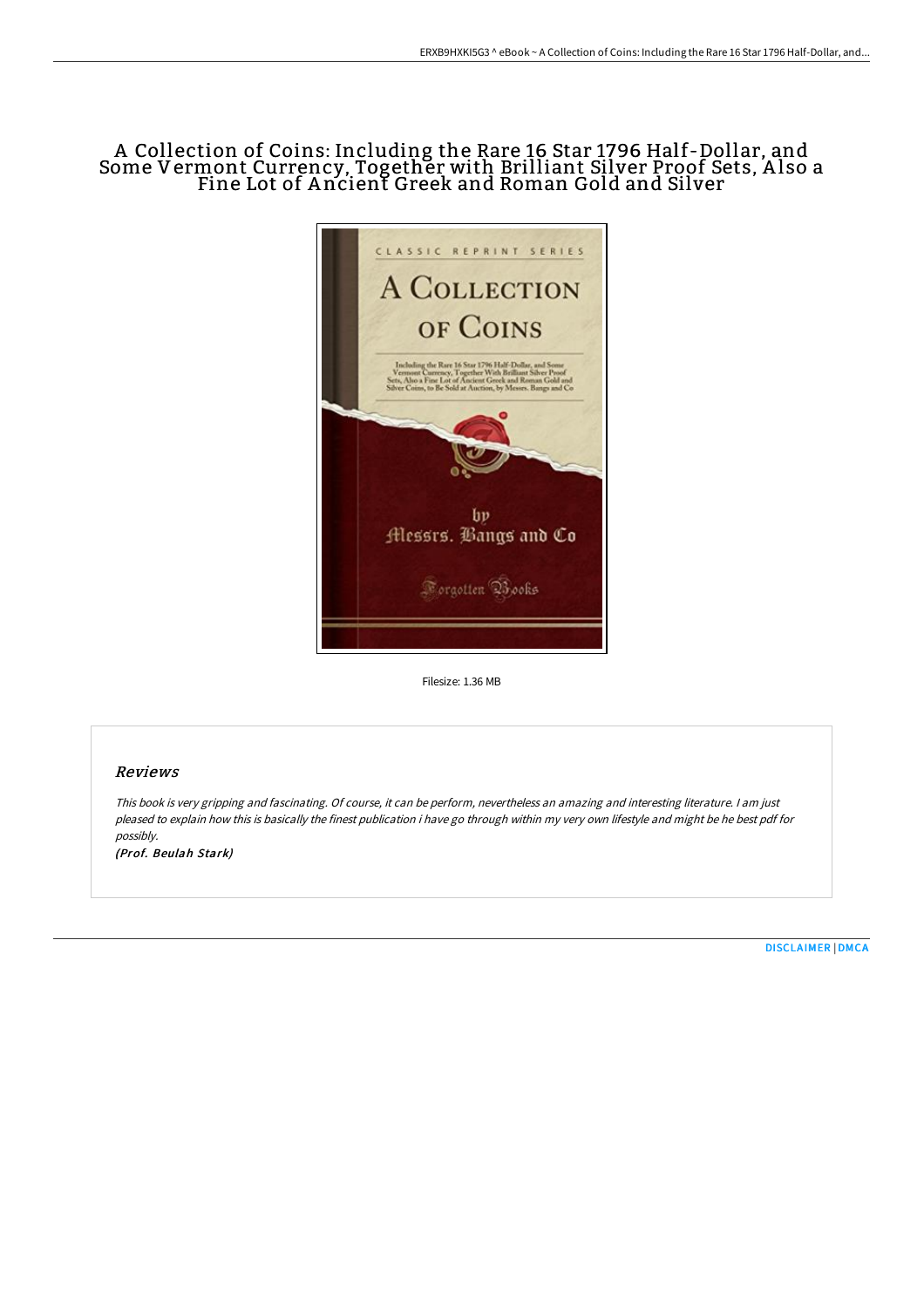### A COLLECTION OF COINS: INCLUDING THE RARE 16 STAR 1796 HALF-DOLLAR, AND SOME VERMONT CURRENCY, TOGETHER WITH BRILLIANT SILVER PROOF SETS, ALSO A FINE LOT OF ANCIENT GREEK AND ROMAN GOLD AND SILVER



Forgotten Books, 2017. Paperback. Condition: New. Language: English . Brand New Book \*\*\*\*\* Print on Demand \*\*\*\*\*. Excerpt from A Collection of Coins: Including the Rare 16 Star 1796 Half-Dollar, and Some Vermont Currency, Together With Brilliant Silver Proof Sets, Also a Fine Lot of Ancient Greek and Roman Gold and Silver Coins, to Be Sold at Auction, by Messrs. Bangs and Co 1859, 60, 61, 64 Canada, Nova wick. Penny, Half-penny and Cents. Partially bright 17 pieces. About the Publisher Forgotten Books publishes hundreds of thousands of rare and classic books. Find more at This book is a reproduction of an important historical work. Forgotten Books uses state-of-the-art technology to digitally reconstruct the work, preserving the original format whilst repairing imperfections present in the aged copy. In rare cases, an imperfection in the original, such as a blemish or missing page, may be replicated in our edition. We do, however, repair the vast majority of imperfections successfully; any imperfections that remain are intentionally left to preserve the state of such historical works.

品 Read A Collection of Coins: Including the Rare 16 Star 1796 [Half-Dollar,](http://bookera.tech/a-collection-of-coins-including-the-rare-16-star.html) and Some Vermont Currency, Together with Brilliant Silver Proof Sets, Also a Fine Lot of Ancient Greek and Roman Gold and Silver Online Download PDF A Collection of Coins: Including the Rare 16 Star 1796 [Half-Dollar,](http://bookera.tech/a-collection-of-coins-including-the-rare-16-star.html) and Some Vermont Currency, Together with Brilliant Silver Proof Sets, Also a Fine Lot of Ancient Greek and Roman Gold and Silver